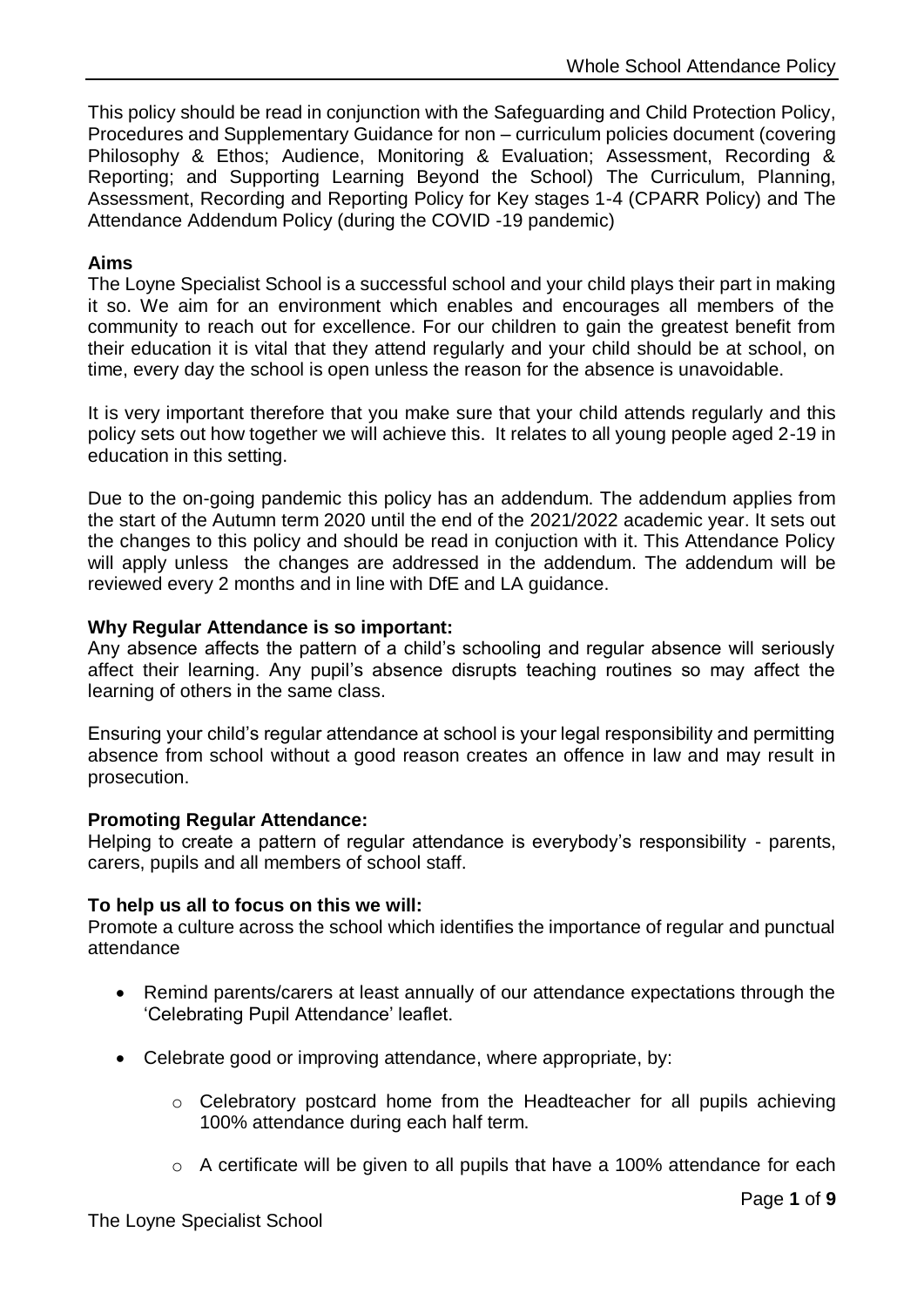term.

- o At the end of each academic year, a certificate, and a reward with the Headteacher will be given to all pupils that have 100% attendance for that academic year.
- o Positive discussion at annual review
- $\circ$  A letter home
- Regular updates/reports on your child's attendance where appropriate.
- Further develop positive and consistent communication between home and school. This work will also be supported by our specialist HLTA, Fiona Gemson, who will liaise with families and ensure they have a regular and consistent point of contact in discussing attendance, associated concerns and agreed strategies.
- Make attendance and punctuality a priority for everyone associated with school, including parents, pupils, staff and governors.
- Set targets, where appropriate, to improve individual pupil and whole-school attendance.
- Carry out transition work with pupils moving to The Loyne Specialist School.

#### **Understanding types of absence: Please see further information in the addendum to this policy**

Every half-day absence from school has to be classified by the school as either AUTHORISED or UNAUTHORISED. This is why information about the cause of any absence is always required.

Authorised absences are mornings or afternoons away from school for a good reason such as illness, medical/dental appointments which unavoidably fall in school time, emergencies or other unavoidable causes.

Unauthorised absences are those which the school does not consider reasonable and for which no prior 'leave' has been granted. This type of absence can lead to the Authority using sanctions and/or legal proceedings. This includes:

- parents/carers keeping children off school unnecessarily
- truancy before or during the school day
- absences which have never been properly explained
- children who arrive at school after the register has closed
- shopping trips, looking after other children or birthdays
- day trips and holidays in term time which have not been agreed
- days that exceed the amount of leave agreed by the Headteacher

List not exhaustive.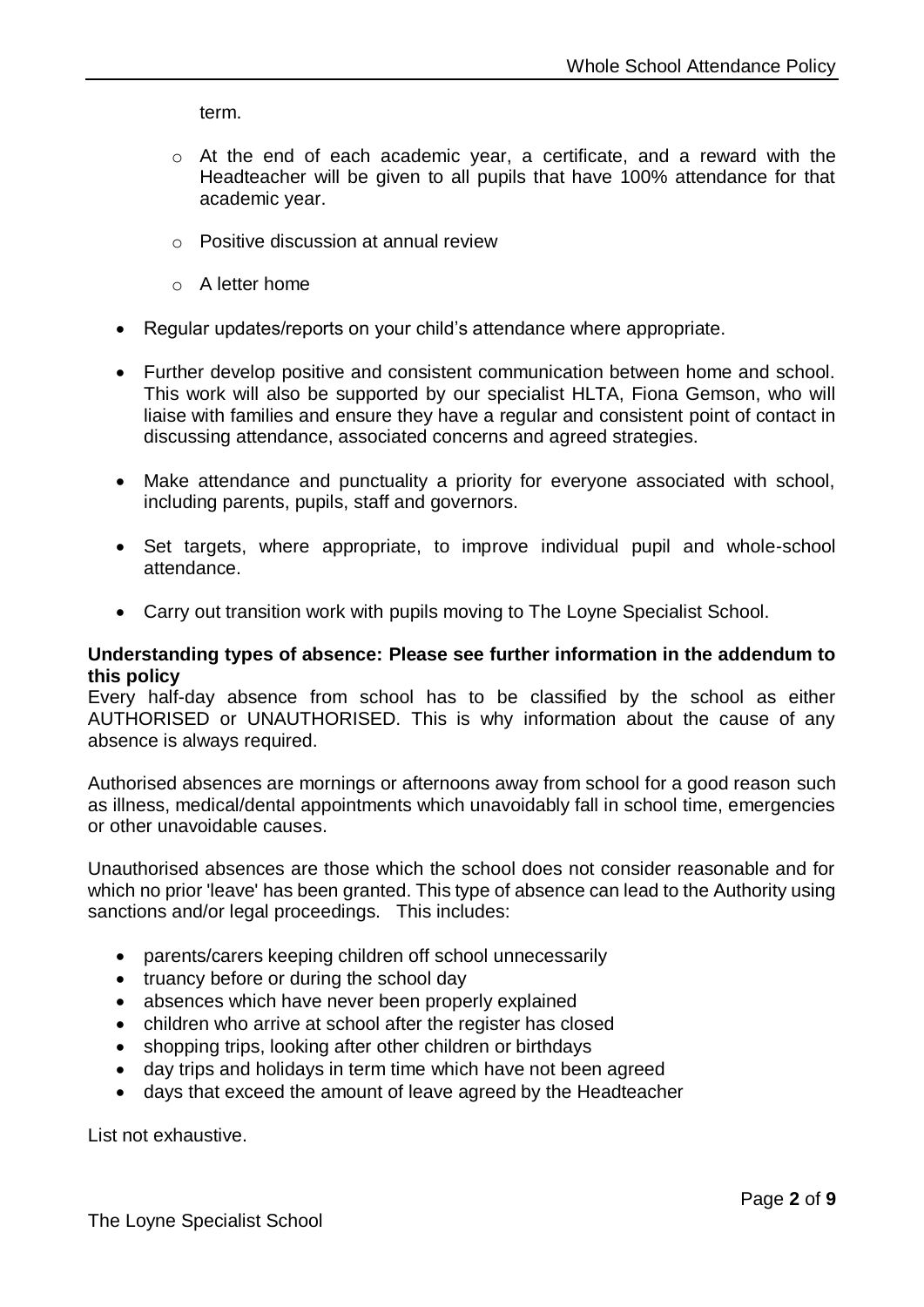Parents/carers should be aware that the decision whether to authorise an absence or not rests with the school. Hence, if there is any ambiguity relating to an absence, school may request further evidence from parents/carers before an absence may be authorised. This may be in the form of a prescription or appointment card or similar.

Whilst any child may be off school because they are ill, sometimes they can be reluctant to attend school. Any problems with regular attendance are best resolved with the school, the parents/carers and the child. If your child is reluctant to attend school it is better to speak to school to resolve the issue, rather than trying to cover up their absence, or give in to pressure to let them stay at home. This gives the impression that attendance does not matter and usually make things worse.

## **Persistent Absenteeism (PA):**

From September 2015 a pupil becomes a 'persistent absentee' when they miss 10% or more of their schooling across the school year for whatever reason. We expect parents/carers' fullest support and co-operation and to engage in a dialogue regarding their child's absence.

We monitor all absence thoroughly, therefore any pupil whose attendance indicates they are likely to reach the PA threshold will be given priority consideration, and parents/carers will be informed of this.

## **School may:**

- Involve the class team if attendance starts to become a concern
- Involve our specialist HLTA if attendance then falls below 90%
- Involve senior management if concerns continue
- Visit the home address
- Consider using parenting contracts or panel meetings in order to identify barriers to regular attendance and agree targets for improvement

PA pupils are tracked and monitored carefully through our pastoral system and we also combine this with academic mentoring where absence affects attainment.

All our PA pupils and their parents/carers are subject to an individualised Action Plan. This plan may be written or a verbal agreement. The nature of the PA will be taken into account and the Attendance Panel will decide on actions accordingly. At all times we will seek to be supportive and maintain a positive dialogue between school and home. In cases where PA is due to an underlying medical condidition the Attendance Panel will consider all absence reasons. Due to the serious nature of persistent absence, school do have recourse to support from the local authority attendance team in order to address the matter. School will also consider requesting that the local authority issue penalty notices, or use other sanctions, as a means of improving attendance, taking into careful consideration their personal circumstances. If school is concerned regarding the possible reasons for absence, due to the context of the situation, then police/social care may be contacted as appropriate.

## **Absence Procedures (***please see addendum for procedures from September 2021- July 2022)*

**We expect all parents/carers to notify the school office on the first day of any unplanned absence.** The office is staffed from 8.00 a.m. and parent/carers should phone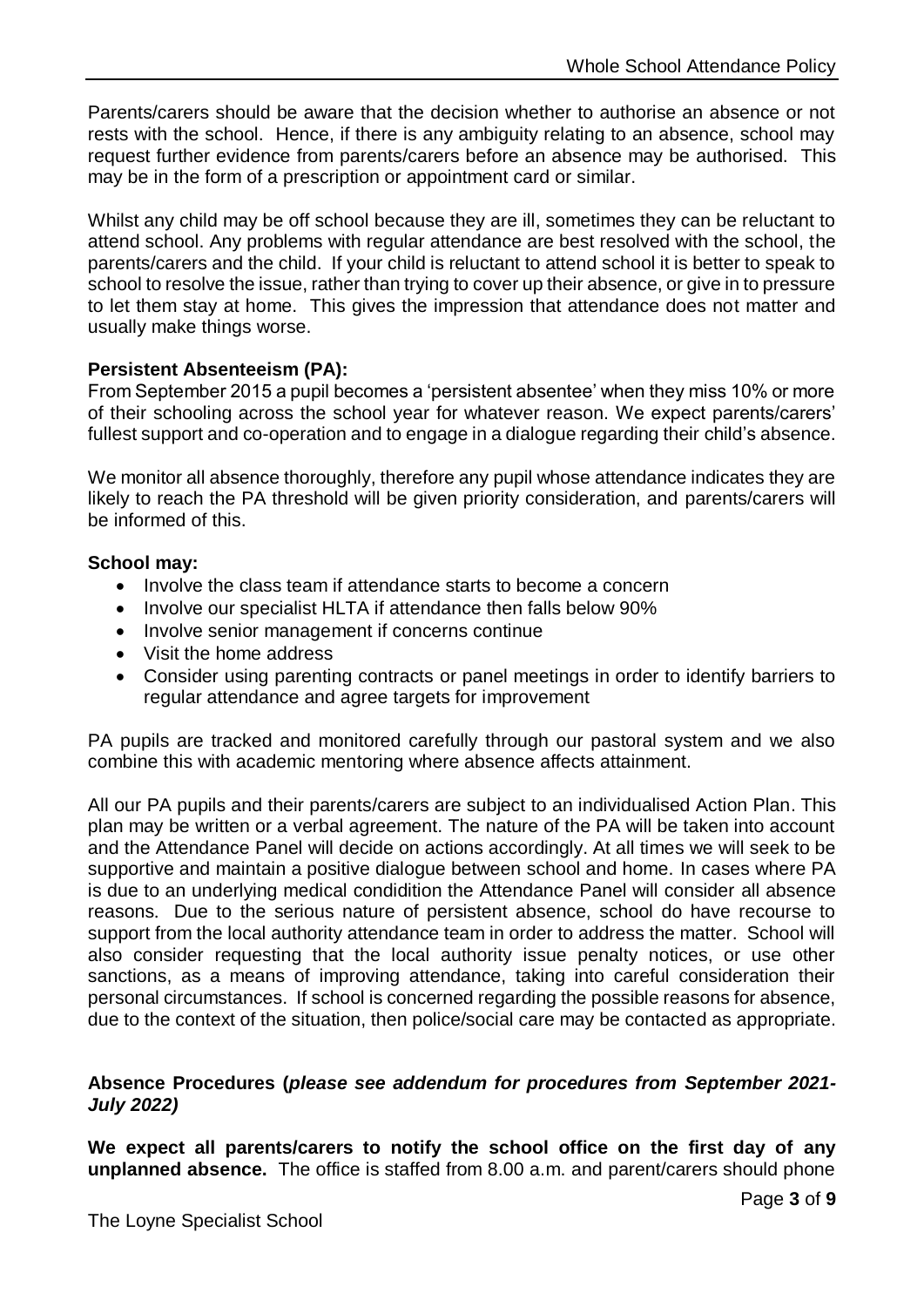as early as possible on or after this time. Unplanned absence, along with a reason and expected return date, must reported by telephone to the school office **9.00a.m. at the latest**. *We can not accept notification of absence from drivers/escorts or via Class Dojo.* Any planned absence for reasons of appointments etc. should be notified in advance and this can be reported either by telephone to the school office or via Class Dojo along with proof of appointment letter if necessary*.*

Office staff will make note of the reason for absence directly onto SIMS as a permanent record. For pupils who use county transport parents/carers will also need to inform the Transport Office on 01524 581260 or 01524 581261 to avoid the need for transport to call at the house.

If home has made no contact with school by **9.00a.m.** the office staff will try to contact parents/carers, in the first instance, initially by text message **by 9.30 a.m.** If there is no response from parents/carers telephone contact will be attempted **as close to 10.00 a.m. as possible.** If there is still no response to the text message, we have been unable to make contact and have not received a telephone call about the absence of your child by **10.30 a.m.** the Designated Safeguarding Leaders (DSL) will be alerted and office staff will attempt communication with the emergency contacts provided to school for your child. If by **11.00 a.m.** no contact has been made your child will be classed as a Child Missing in Edcuation (CME) and the absence referred back to the Designated Safeguarding Leaders (DSL) for further action. This may include contact with an allocated Social Worker/Family Support Worker (where applicable) and/or a home visit by staff. See [page 6](#page-6-0) for further information on CME.

Absence from school without a valid reason is a safeguarding issue and will be treated as such by the DSL. Please refer to the Child Protection and Safeguarding Policy and **Procedures** 

**NB.** We understand that in some instances there may be exceptional circumstances that apply but we will endeavour to comply with these time scales as far as possible.

## **Telephone numbers:**

There are times when we need to contact parents/carers about lots of things, including absence, so we need to have your contact numbers at all times. Please help us to help you and your child by making sure we always have up to date contact numbers for parents/carers and emergency contacts – if we don't then something important may be missed.

# **The Local Authority School Attendance Service:**

If difficulties cannot be resolved using in-school strategies, the school may refer the child to the Pupil Attendance Support Team (PAST). PAST will also support school in trying to resolve the situation by agreement and will work to support school and parents in achieving improved levels of attendance.

## **Use of Legal Measures:**

The Loyne Specialist School defines irregular attendance in line with the thresholds set out for the use of penalty notices within the Local Authorities Code of Conduct.

If other ways of trying to improve the attendance of an individual pupil fail, and we consider attendance to be irregular, where absences are unauthorised the case may be referred to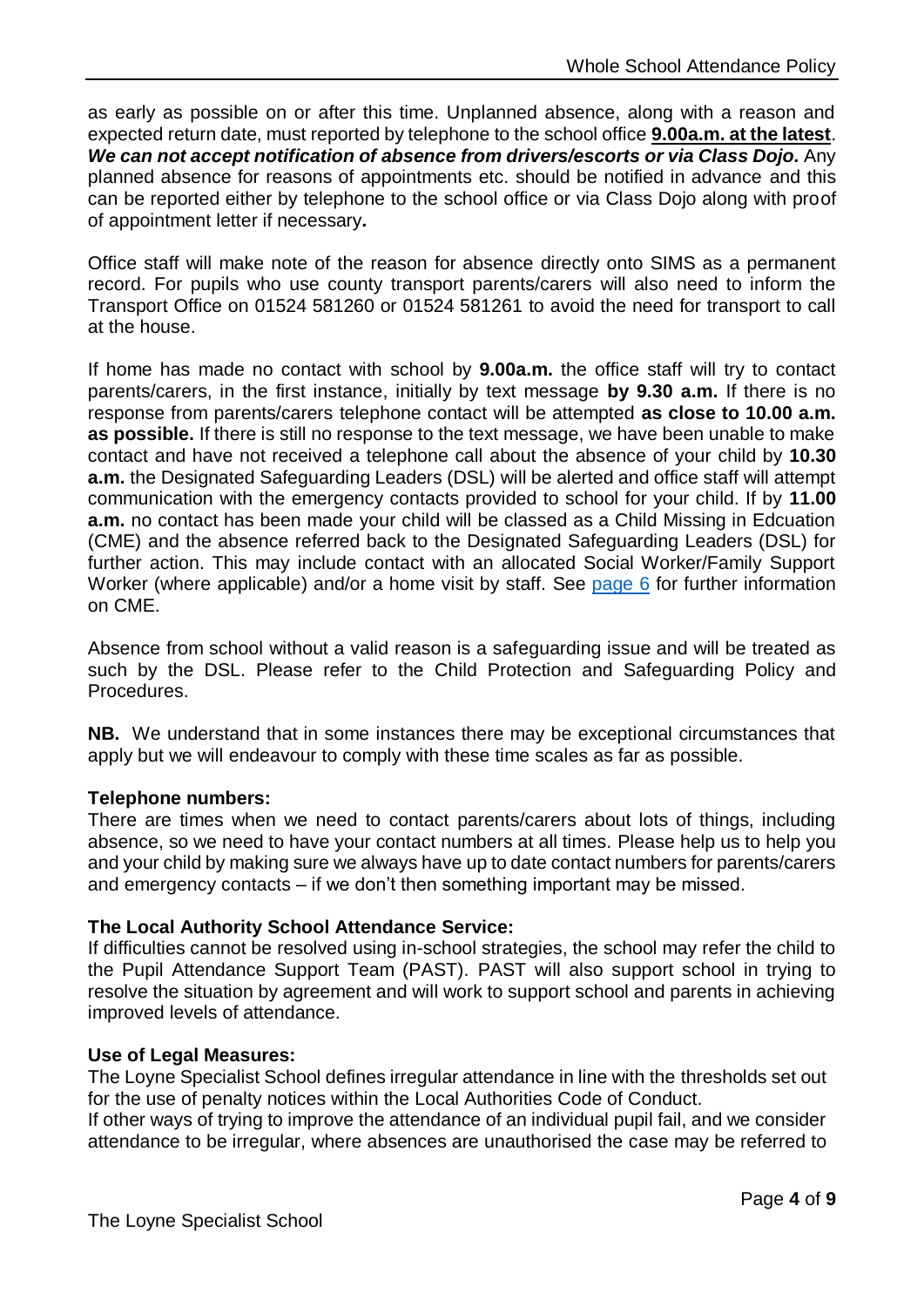the School Attendance Legal Team (SALT), who can use sanctions such as penalty notices or prosecutions in the magistrates' court.

Full details of the options open to enforce attendance at school are available from the school or the local authority.

## **Penalty Notices**

A penalty notice for non-attendance can only be issued by the Local Authority in cases of unauthorised absence. School follows the guidance set out in ["Advice on school](https://assets.publishing.service.gov.uk/government/uploads/system/uploads/attachment_data/file/907535/School_attendance_guidance_for_2020_to_2021_academic_year.pdf)  [attendance"](https://assets.publishing.service.gov.uk/government/uploads/system/uploads/attachment_data/file/907535/School_attendance_guidance_for_2020_to_2021_academic_year.pdf) when marking the school registers, including recording unauthorised absences. The circumstances in which a penalty notice for non-attendance may be issued include:

- Parentally condoned absence
- Unauthorised leave (code O)
- Unwarranted delayed return from authorised leave
- Persistent late arrival after the register has closed (code U)

A minimum evidential requirement of ten school sessions (5 school days) lost to unauthorised absence by any pupil in any one term, and/or fourteen sessions (7 school days) lost to unauthorised absence over two consequtive terms, will trigger the process.

At the Loyne Specialist School, requesting the issue of a Penalty Notice is a last resort and will only be used when other steps taken have been unsuccessful. Prior to requesting a Penalty Notice is issued school will have:

- Made contact with both parents/carers to discuss any barriers to learning and will keep a record of any attempts by the school to resolve the issue, including support offered whether successful or unsuccessful – information will be recorded as a minimum on CPOMS;
- Offered a meeting in school and/or home visits, for parents/carers and the pupil if appropriate, to try and address and resolve the attendance issue and will keep appropriate evidence of the meetings/home visits (CPOMS);
- Issued a letter to each parent/carer individually with regards to the attendance issue, included in this letter would be a warning of potential legal intervention should the attendance issue remain unsolved;
- Where sickness is alleged, parents/carers will have been notified in writing of the requirement for medical proof and this would be recorded on CPOMS

If no contact can be made with parents/carers, or parents/carers are non compliant with working with the school to address attendance issues, evidence of this will be kept and used in order to support an application for a Penalty Notice to be issued by the Local Authority.

## **Lateness:**

Poor punctuality is not acceptable. Pupils miss out on their established routine, pastoral support and the greeting from friends and staff. All of our pupils benefit from a clear structure to the day. Lateness prevents routine systems from being implemented which could cause distress and anxiety for the rest of the day. Late arriving pupils also disrupt lessons, which can be embarrassing for the child and can in turn, encourage absence. Being 10 minutes late every day throughout the academic year is the same as missing two weeks of school.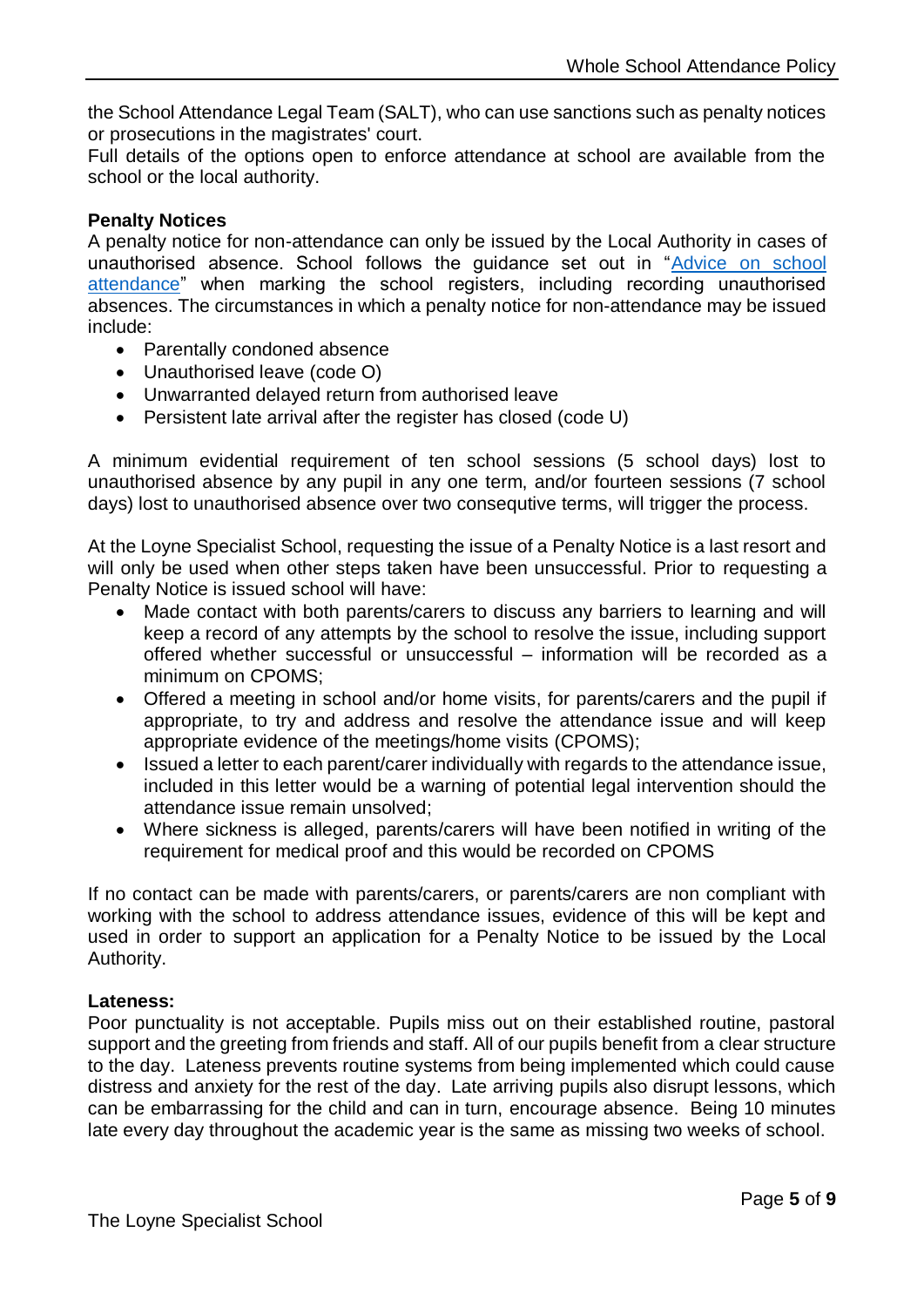## **How we manage lateness**:

The school day starts at 8.55am and we expect your child to be in class at that time.

Registers are marked by 9.05am and your child will receive a late mark (L) if they are not in by that time.

At 9.30am the registers will be closed. In accordance with the Regulations, if your child arrives after that time they will receive a mark (U) that shows them to be on site, but this will not count as a present mark and it will mean they have an unauthorised absence. This may mean that you could face the possibility of a Penalty Notice if the problem persists.

If your child has a persistent late record you will be asked to meet with the Headteacher and/or a member of the pastoral support team to resolve the problem, but you can approach us at any time if you are having problems getting your child to school on time.

Registers are also marked by 1.05pm.

Where a class register is missed due to a visit, a visit register will be completed.

#### **Leave in Term Time:**

Taking a child out of school in term time will affect their schooling as much as any other absence and we expect parents/carers to support us by not taking children away in school time.

Remember that any savings you think you may make by taking a holiday in school time are offset by the cost to your child's education.

There is no automatic entitlement in law to take leave during school time.

All applications for leave **must** be made, in advance, by the parent/carer of residence using the 'Request for leave of absence' form from the school office. Requests will only be authorised if the circumstances surrounding the request are considered, by the school, to be exceptional. Any late or retrospective requests (unless in highly exceptional circumstances) will not be granted and your child's absence will automatically be classed as unauthorised.

It is important that you understand that leave in term time will not be agreed by school at any time unless circumstances surrounding the request can be evidenced, by parents/carers, to be exceptional.

In considering the request we will also look at various factors such as:

- The timing of the request:
- When a pupil's attendance record already includes any level of unauthorised absence;
- Where a pupil's attendance rate is already a cause for concern, or could become one, as a result of taking leave;
- Other periods of leave which the pupil may have had, either during the current or previous academic year.
- Previous special leave requests that have been agreed as 'exceptional'.

Any period of leave taken without the agreement of the school, or in excess of that agreed, will be classed as unauthorised and may attract sanctions such as a Penalty Notice. In some circumstances, agreement may only be for a specific part of the whole request rather than the whole request.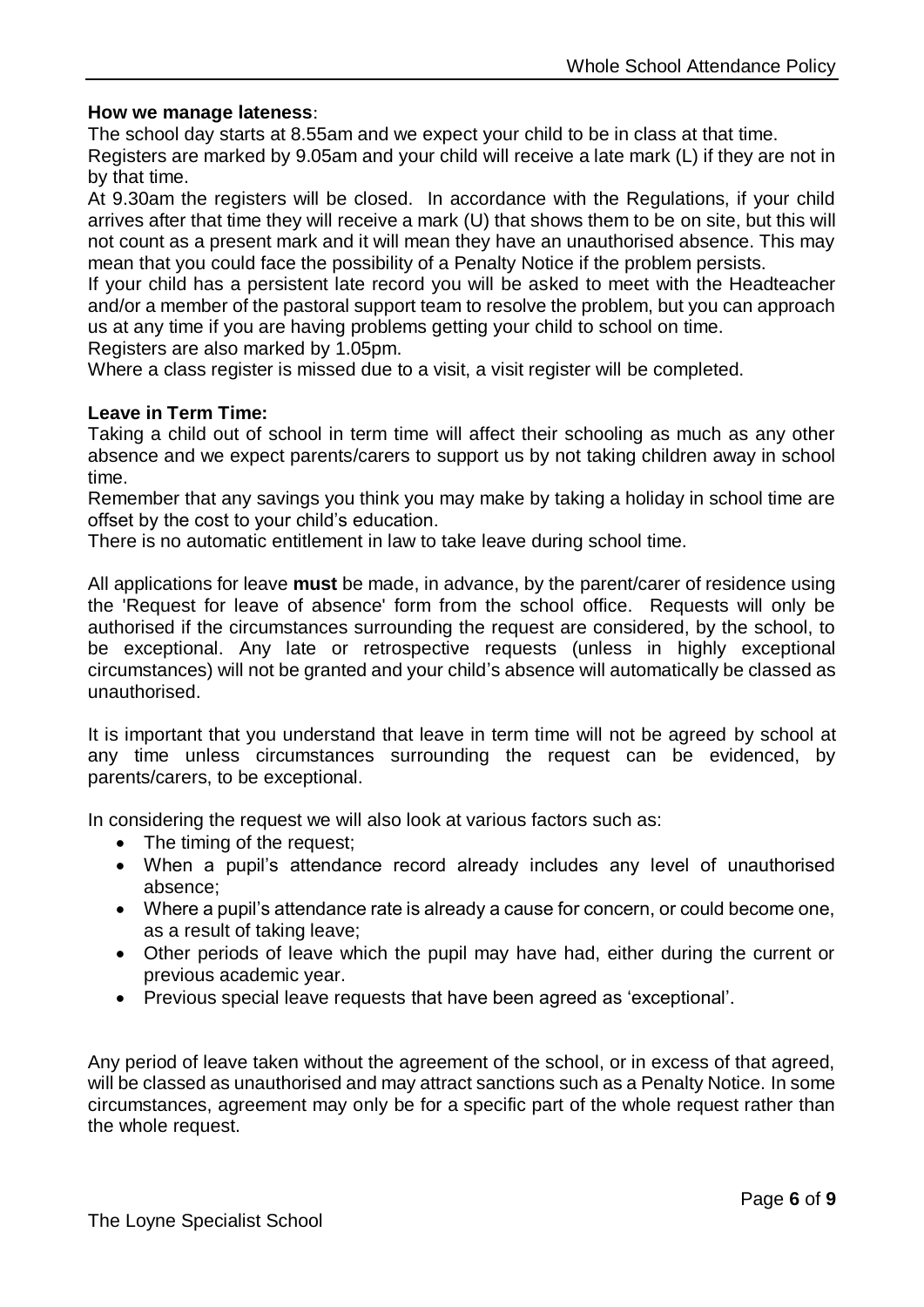In certain circumstances, parents/carers risk losing their child's place on the school roll if the pupil does not return to school on the agreed return date. Re-admission cannot be guaranteed.

The specific circumstances which outline when a pupil can be removed from roll are laid out i[n Regulation 8 \(1\) \(f\) \(i-iii\) of The Education \(Pupil Registration\) \(England\) Regulations 2006](https://www.legislation.gov.uk/uksi/2006/1751/regulation/8/made) (as amended).

## **Religious Absence:**

The school will authorise one day of absence per religious festival, e.g. Eid (i.e. the day set aside by the Religious Body of which the parent/carer is a member) and this will be marked as R in the register. Parents/carers must request any additional leave in advance and this can only be authorised if it is felt that exceptional circumstance apply (this would be marked in the register as 'C')

## **Pupils who are unable to attend school for medical reasons**

The introduction of new statutory guidance in September 2014 places much more emphasis on the role of governing bodies in ensuring that pupils with medical conditions are able to fully access education in the same way as other pupils. A key element of this responsibility is reducing the amount of time missed by these pupils; whether their condition is short or long term. The school will work with parents and other relevant professionals to minimise absence for reasons of ill health. This may be as a result of specific practices or resources used within school or by sourcing more appropriate provision at another establishment. When education is to be provided at an alternative location, this will always be done via the use of a direction.

## <span id="page-6-0"></span>**Child Missing from Education**

All children and young people, regardless of their circumstances, are entitled to full time education which is suitable to their age, ability, aptitude and any special educational needs they may have. Local authorities have a duty to establish, as far as it is possible to do so, the identity of children of compulsory school age who are missing education in their area.

A child going missing from education is a potential indicator of abuse or neglect. It is essential that we, as a school, are alert to signs to look out for and the individual triggers to be aware of when considering the risks of potential safeguarding concerns such as travelling to conflict zones, Female Genital Mutilation and forced marriage.

The Local Authority's procedures for CME are currently being updated in line with national guidance. Contact Lancashire CME for further advice at:

[https://www.lancashire.gov.uk/practitioners/supporting-children-and](https://www.lancashire.gov.uk/practitioners/supporting-children-and-families/education/children-missing-education/)[families/education/children-missing-education/](https://www.lancashire.gov.uk/practitioners/supporting-children-and-families/education/children-missing-education/)

Expectations of attendance for those students aged 18 and above remain high and the triangulation between student, parent/carer and school is pivotal to this. The HLTA responsible for parental liaison will work alongside family and other professionals, taking into consideration the implications of the Mental Capacity Act, to ensure attendance levels meet school thresholds. Where young people fall below attendance expectations, it may be necessary to inform the local SEN office and hold an interim Review to discuss possible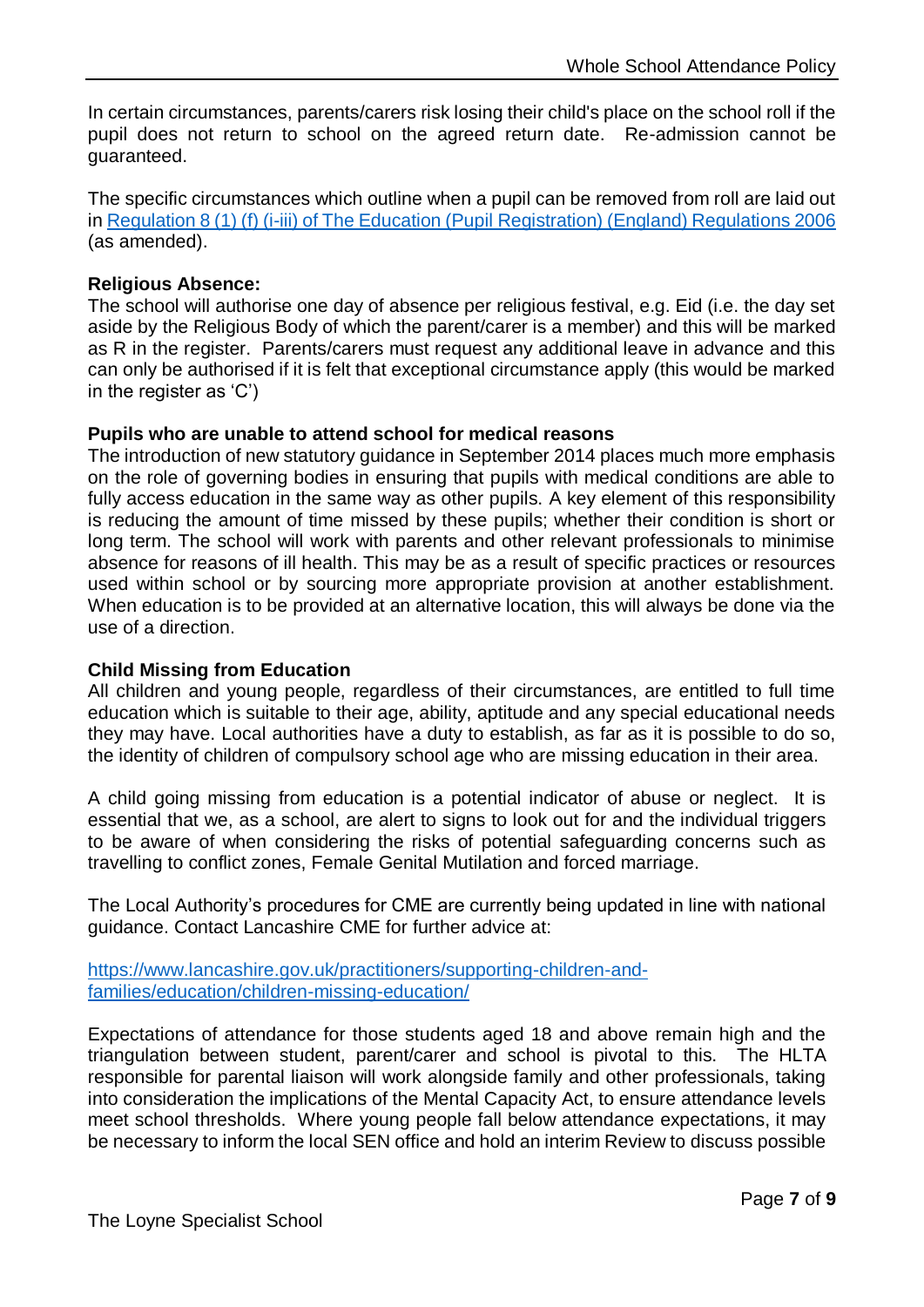barriers and potential strategies. In extreme cases, where attendance does not improve within 12 weeks, a young person may be removed from roll.

## **Roles and responsibilities for attendance matters in this school:**

## **Parents/Carers:**

- Ensure children attend regularly and punctually
- Ensure children have proactive home routines to provide them with enough sleep so that they are ready for the school day
- Contact school before 9.00am on  $1<sup>st</sup>$  day of any new absence, providing an expected return date and a follow up call if their child is not to return on the expected date previously provided.
- Avoid any leave in term time but apply in advance using the 'Request for leave of absence' form if the reason for leave is unavoidable/exceptional
- Attendance at meetings in school or via Zoom if virtual
- Participation in Parenting Contracts and Common Assessment Framework, and cooperate in support and interventions offered by school or other agencies

#### **Pupils:**

- Acknowledge, where possible, behaviour needed out of school, e.g. early bedtime
- Attend school/registration punctually
- Speak to parents/carer/teacher if issues arise that may have an effect on school attendance
- Cooperate and participate in interventions and support offered by school or other agencies

## **Headteacher:**

- Take the lead in ensuring attendance has a high profile within the school
- Ensure there are designated staff with day-to-day responsibility for attendance matters
- Ensure adequate, protected time is allocated to discharge these responsibilities
- Take overall responsibility for ensuring the school confirms to all statutory requirements in respect of attendance
- Consider each request for leave against the school's criteria, decide whether some or all of the leave will be authorised and notify parents/carers of this decision
- Where there may be ambiguity regarding an absence, make the decision whether or not to authorise an absence or to request further evidence to support the decision making process
- Celebrate and reward good or improving attendance

## **Designated Staff:**

- First day response: Contact parents if a phone call has not been received by 9.00am and log this information accordingly on SIMS and on CPOMS if necessary
- Input and update the attendance registers including any relvant comments surrounding absence/medical appointments etc on SIMS.
- Regularly identify and monitor pupil, class and whole school attendance and punctuality levels, particularly that of vulnerable groups
- Work with children and parents to remove barriers to regular and punctual